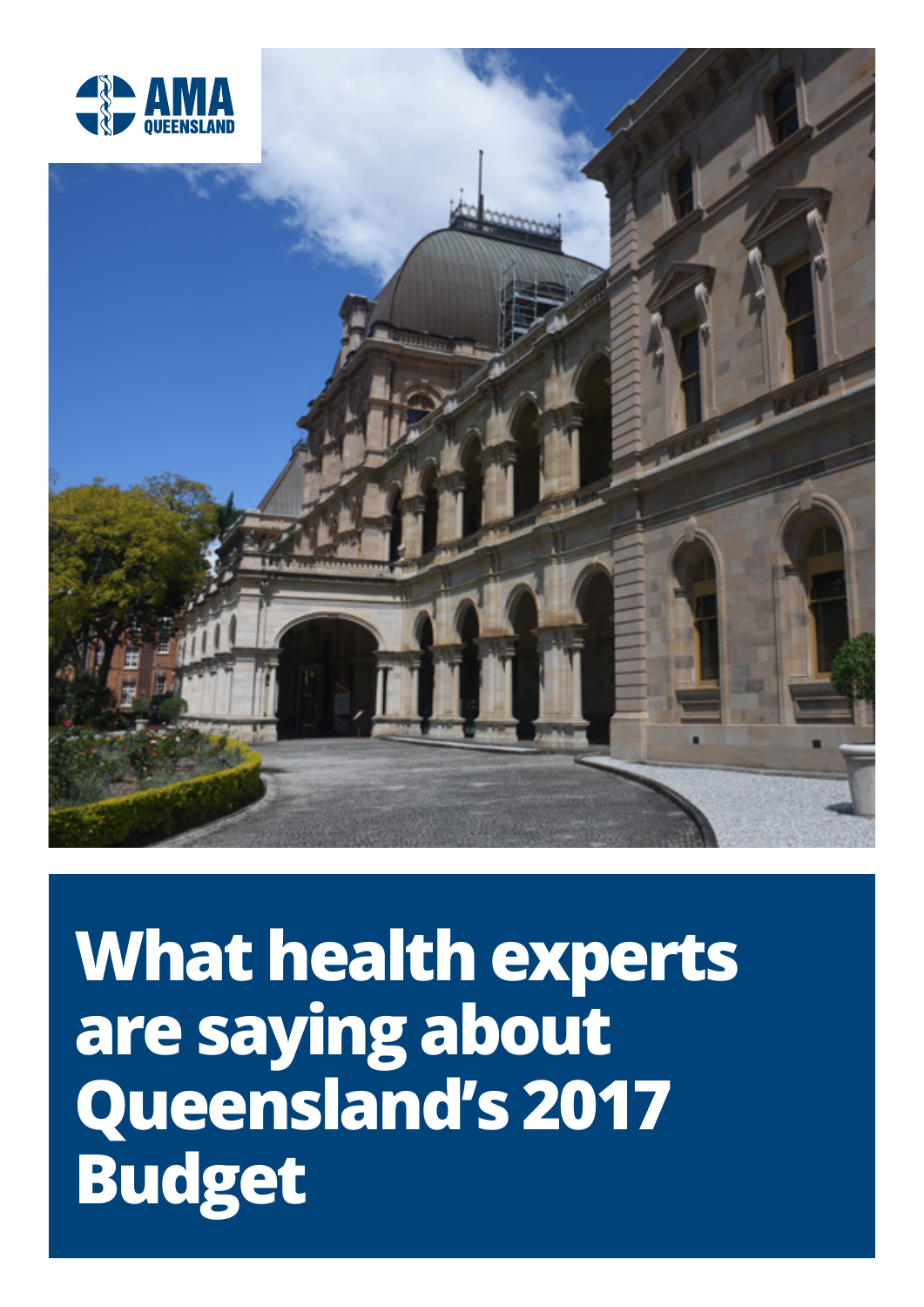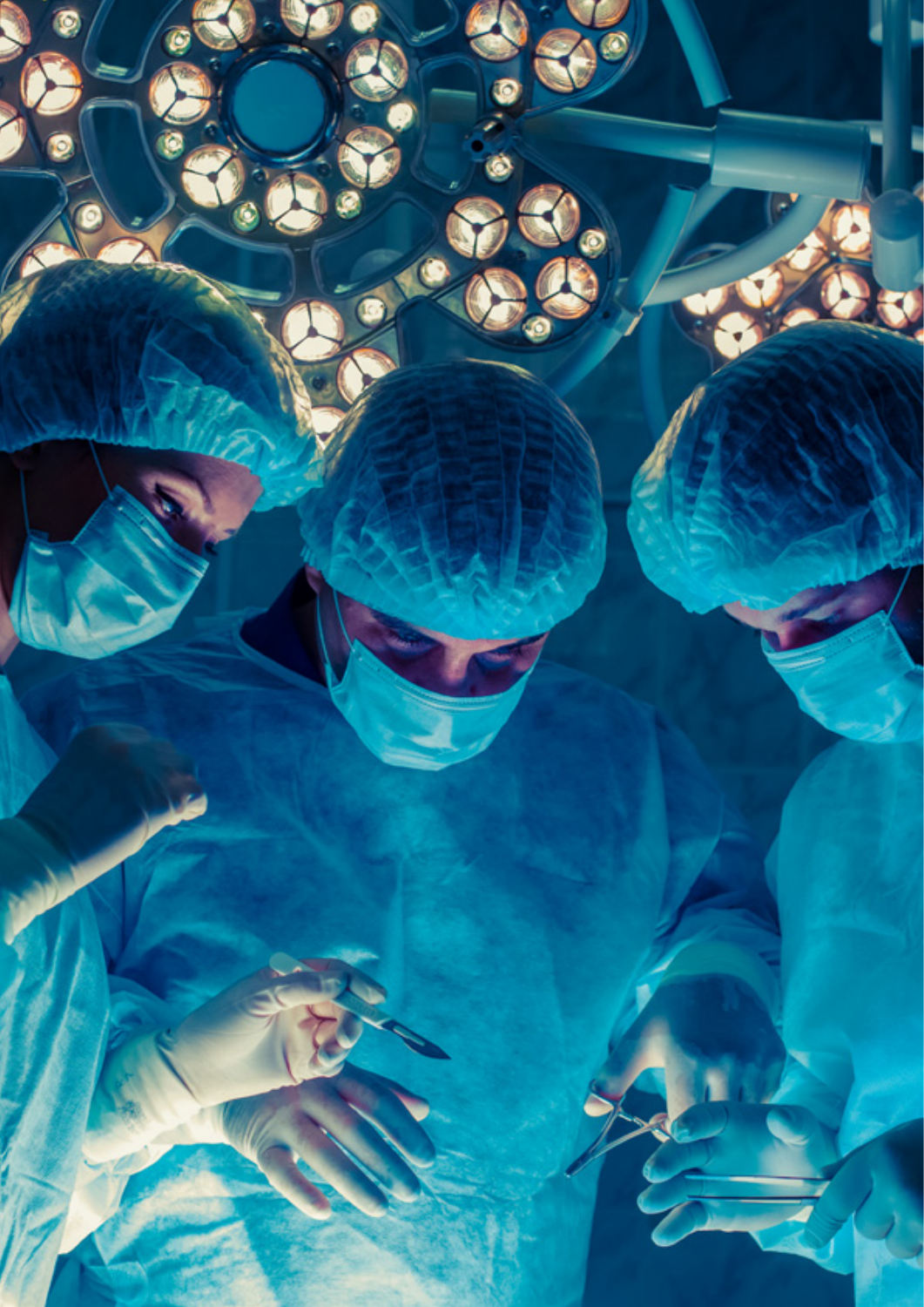WE WALK BESIDE ALL D O C T O R S T H R O U G H O U T THEIR CAREER



- EXECUTIVE SUMMARY **04**
- **REFORM OF THE** OFFICE OF THE HEALTH OMBUDSMAN **05**
- IN CREASE FUNDING TO PALLIATIVE CARE AND ADVANCE CARE PLANNING **06**
- MEDICAL WORKFORCE AND TRAINING **08**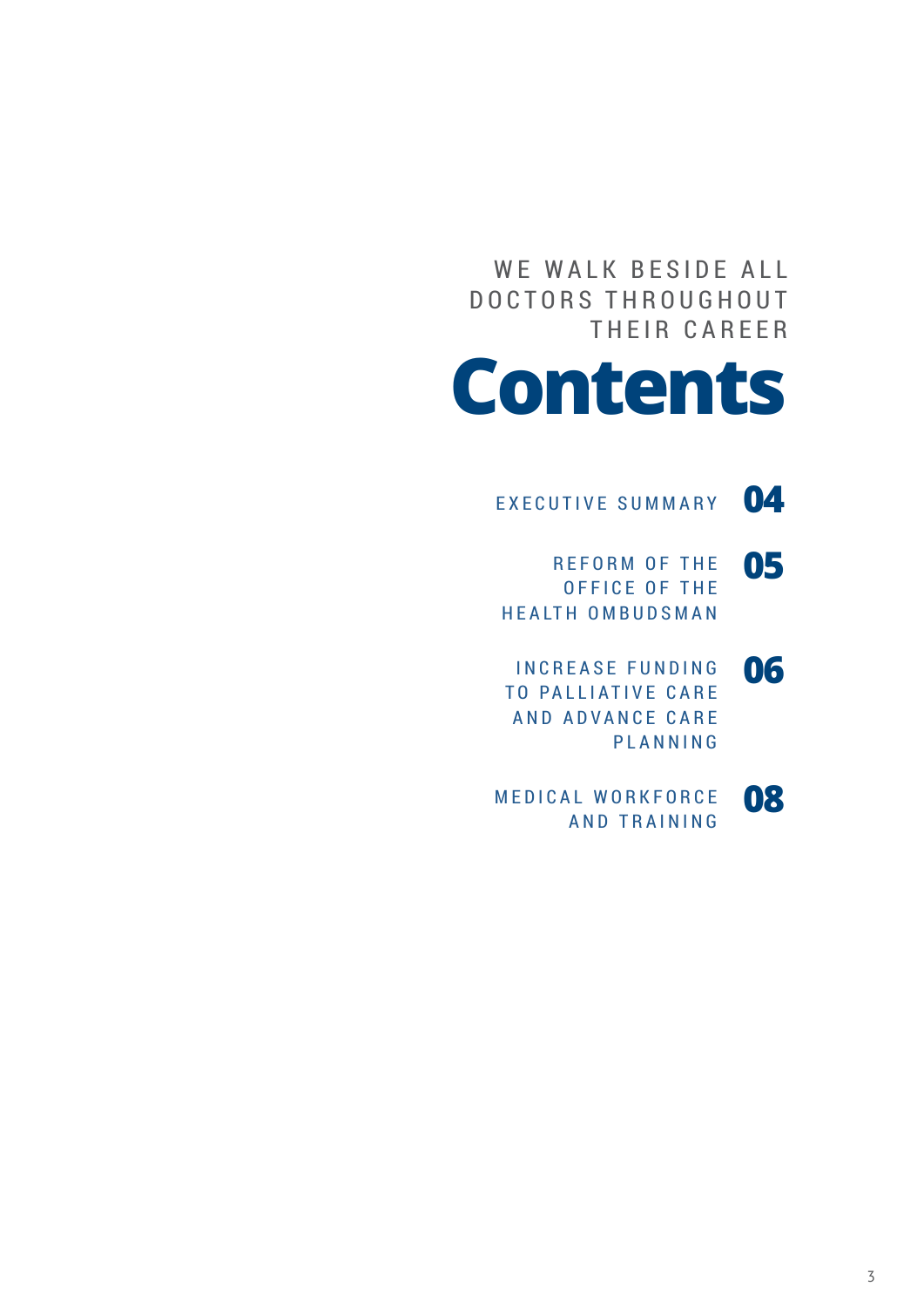# **Executive Summary**

The 2016-17 Queensland Budget was the Palaszczuk Government's second budget since being elected in 2015. In that budget the Government allocated \$14 billion to health, a record spend that was welcomed by AMA Queensland.

However, we also lamented the fact that much of this spending was not being targeted at issues which would reduce demand on our public waiting lists. Although the Budget contained numerous worthwhile and necessary spending measures, AMA Queensland believes a smart budget would avoid merely tinkering at the edges and make targeted investments that could deliver substantial long term reform.

In our *2017 Budget Submission*, AMA Queensland calls on the Queensland Government to fund three key projects that will ensure our health system is not only funded by smart investments but ensures its sustainability and accountability for many years to come. In short, we recommend the following.

## INCREASE FIINDING TO THE OFFICE OF THE H FAITH OMBUDSMAN AND REFORM IT

As outlined in our 2016 Discussion paper regarding the Office of the Health Ombudsman (OHO), we believe the performance of this vital office is being hampered by funding and legislative restraints. AMA Queensland wants the Government to give the OHO the funding it needs while delivering reforms that will help restore trust in the OHO and deliver accountability and fairness.

### INCREASE FIINDING TO PALLIATIVE CARE AND ADVANCE CARE PLANNING

In Part Five of the AMA Queensland Health Vision, we called on the Government to increase funding to the palliative care sector in Queensland and to aim for a target of "Fifty over Fifty" – in other words, 50 per cent of people over the age of 50 will have a registered Statement of Choices or an Advance Health Directive in place by 2021. We believe this Budget, the last before another election, is the perfect opportunity to fund these initiatives.

## ESTARIISH A QUEENSLAND MEDICAL EDUCATION TRAINING INSTITUTE (OMETI) AND REFORM THE CULTURE OF OUR MEDICAL WORKPLACES

AMA Queensland again calls on the Queensland Government to fund the Queensland Medical Education Training Institute to improve the quality and consistency of the junior doctor training experience in Queensland, and to improve the resilience of our medical workforce.

AMA Queensland believes these targeted investments into our health system will ensure a fairer, healthier, happier and more compassionate health system which all Queenslanders rely on. We look forward to discussing these recommendations with the Government in further detail in the lead-up to the 2017-18 Queensland Budget.

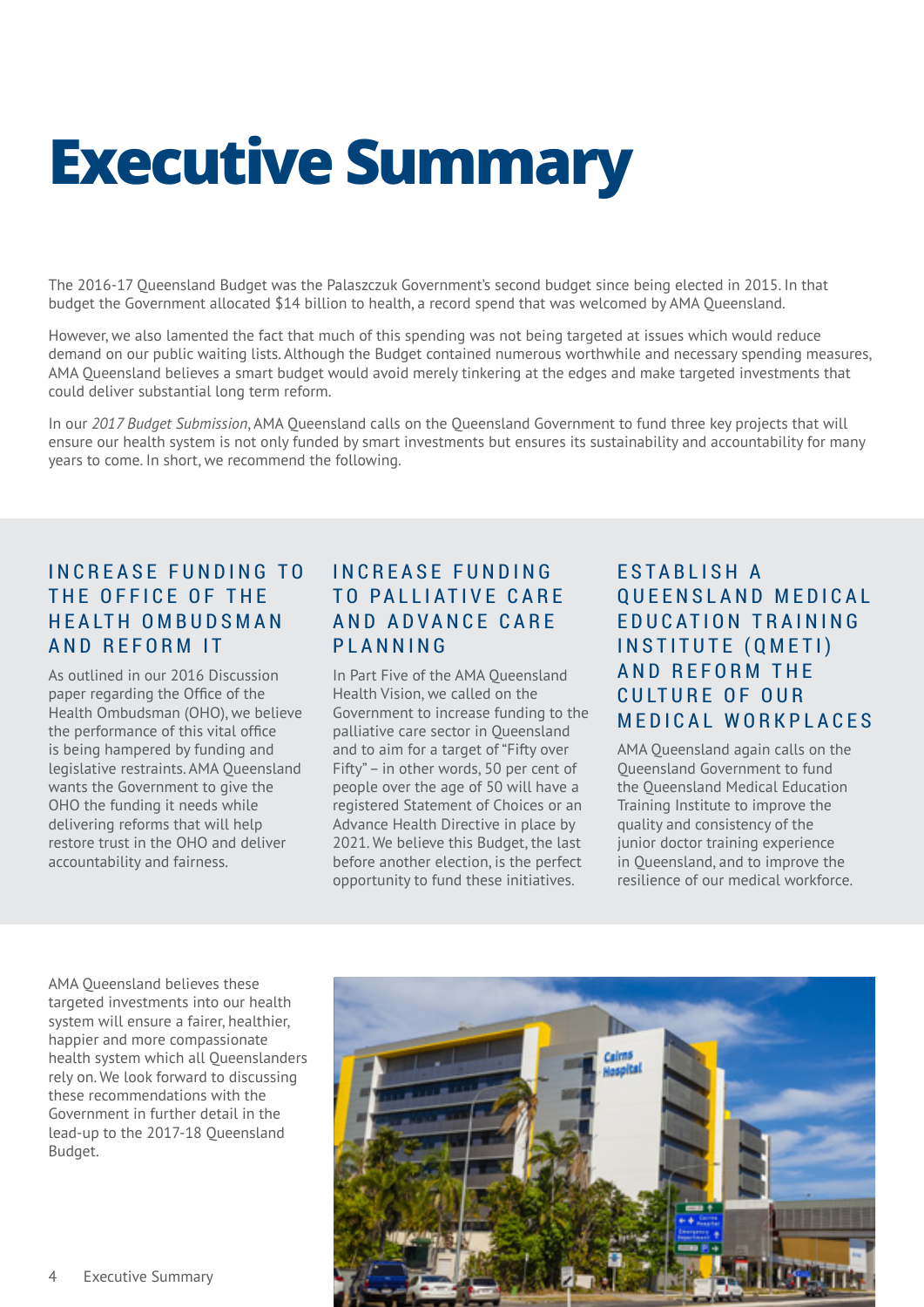## **Reform of the Office of the Health Ombudsman**

Queensland requires an effective medical regulator. Ensuring a fair and fast response to the handling of medical complaints should be one of the highest principles of such a body. A wellresourced and appropriately governed regulator would ensure the public is protected from both individual and broader systematic problems, and would help to maintain high professional standards among the medical profession. By ensuring a fair and fast response to the handling of medical complaints, it would retain the trust and confidence of both the profession and the public.

The Office of the Health Ombudsman (OHO) was established by the Queensland Government in 2013 to strengthen the health complaints management system. It replaced the Health Quality and Complaints Commission (HQCC), an organisation that had been criticised for fundamental deficiencies in the way it handled complaints, as well as unjustified delays in dealing with complaints against medical practitioners

The OHO has, in our view, succumbed to the same inefficiencies and poor complaints management processes that drove the Government to replace the HQCC. Our members have consistently raised the considerable delays in the OHO making decisions, even where the matter is simply trivial or vexatious. Given the mandated time frames were a key feature of the Health Ombudsman Bill 2013 (Qld), they should be strictly followed and, if not, appropriate explanations must be given as to why not.

The Queensland Parliament's Health, Communities, Disability Services and Domestic and Family Violence Prevention Committee (the Committee) recently released its report into the performance of the Office of the Health Ombudsman. This report follows AMA Queensland's discussion paper on the OHO and our significant concerns regarding the speed, impartiality and fairness of its investigations.

The first recommendation in the Health, Communities, Disability Services and Domestic and Family Violence Prevention Committee's report is that the Queensland Government investigate the merits of amending the HO Act to introduce a joint consideration process between OHO, AHPRA and the National Boards in an effort to improve the OHO's poor performance against its statutory timeframes<sup>1</sup>. AMA Queensland supports this recommendation; however, there is no corresponding recommendation for extra resourcing as part of this recommendation.

In this context, AMA Queensland would implore the Queensland Government to examine the resourcing of the Office of the Health Ombudsman as part of its response to the Committee's report and as part of the next budget cycle. Given the 2015-16 budget for the OHO of \$14 million proved to be insufficient due to the organisation completing that year with a budget overspend of 15 per cent, $2$  there should be scope for a discussion on whether further resourcing is needed.

The timeframes, as outlined in the *Health Ombudsman Act 2013 (Qld)*, are an important development and should be regarded as sacrosanct. If the OHO is unable to meet these timeframes without a budget overspend and the resources it currently has, this must be addressed. Fair allocation of resources to support the workloads of both AHPRA and the OHO to work collaboratively to resolve complaints effectively and efficiently in the public interest is paramount.

<sup>1.</sup> Report No. 31, 55th Parliament Health, Communities, Disability Services and Domestic and Family Violence Prevention Committee, December 2016

<sup>2.</sup> OHO, Annual Report 2014-15, 2015, p 56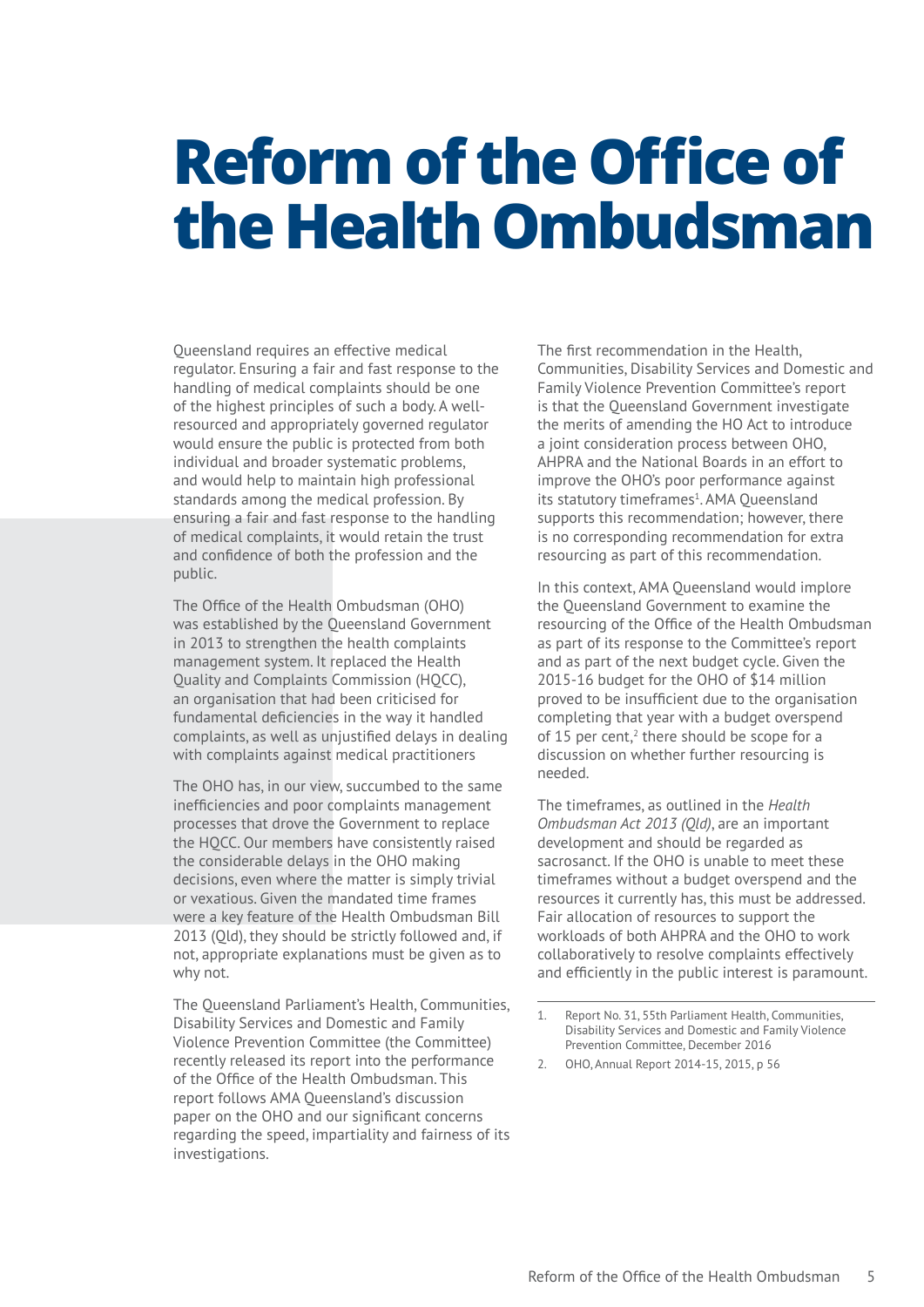## **Increase funding to palliative care and advance care planning**

It is a fact of life that every person will die, and will go through the process of dying. This is true regardless of one's socio-economic status or how healthy or unhealthy they are. But compared to other factors that can influence health outcomes, such as obesity and smoking, death and dying attracts far less attention and funding in our health system.

AMA Queensland believes this needs to change. We know that Australia has an aging population<sup>3</sup>. People are living longer but with multiple and more complex conditions requiring more complex healthcare. This reality affects the care that is provided at end-oflife. Queensland families face difficult choices about how their loved ones spend their dying days. In general, families and health practitioners want to honour the wishes of the dying person, however, the low numbers of people who have a documented advance care plan means that doctors and families may face confusion and lack of direction about the level of care to provide, including what care the patient would or would not want to receive at end of life.

Evidence shows most people who need palliative care services in Queensland will be treated not by a specialist service but by their family general practitioner (GP). Others will be treated by a doctor working in our public hospital system. This is making death and dying in Australia "institutionalised" which is a very poor result when considered against the fact that 70 per cent of Australians want to die at home but only about 14 per cent actually do.<sup>4</sup> We believe compassionate change must be enacted to ensure that our members are able to effectively care for their patients, and that the wishes of patients and their loved ones are respected.

Reliable data on the use and uptake of palliative care is difficult to come by given a lack of data on funding and expenditure on palliative care at a state level<sup>5</sup>. However, Palliative Care Queensland estimated the total amount of funding available to specialist palliative care services was \$77.81M, including \$8.1M of Commonwealth funding in 2012. In that year, Queensland's population was estimated to be  $4,610,932^{\circ}$ , with

28,300 registered deaths<sup>7</sup>. Queensland's population is estimated to reach 5,488,667 by 2020, with expected deaths to reach 32,932. Our specialist palliative care services are already stretched, with referrals to services increasing annually by 20 per cent while funding was only expected to increase by an annual 12.9 per cent.<sup>8</sup> Despite this, quality of palliative care services has been maintained, but this has come about through rationing of services, such as limiting palliative care to only the last three months of life as opposed to the recommended six months<sup>9</sup>. A strategic injection of funds is urgently required to help our palliative care services meet demand and give our most vulnerable Queenslanders the care they need at the end of their life. This funding should be targeted at the following initiatives.

### BENCHMARK DATA

To ensure funding is targeted to areas where there is the most need, AMA Queensland recommends the Queensland Government first undertakes a state-wide assessment of palliative care needs. This was a recommendation of the Queensland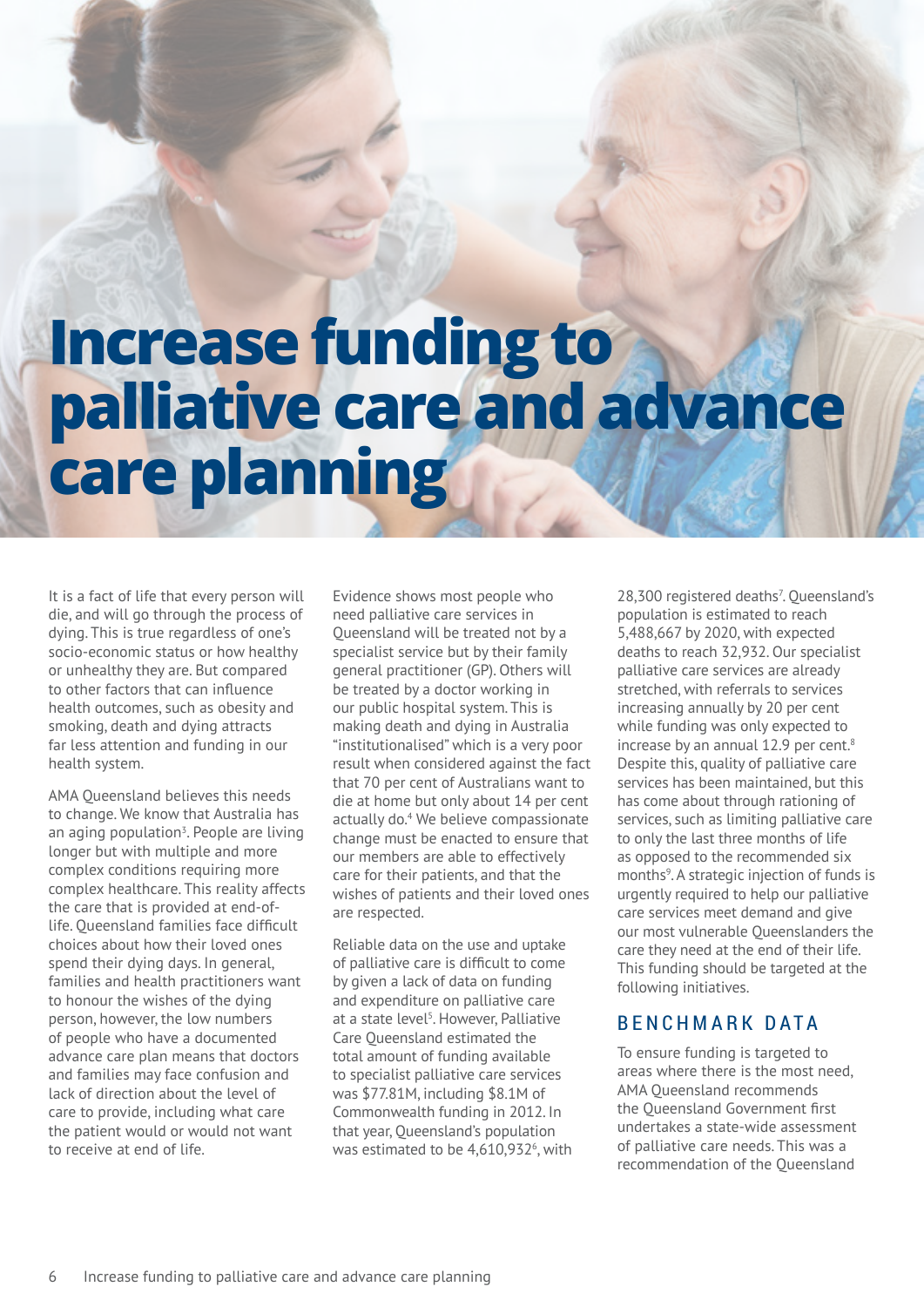Parliament's Health and Community Services committee in 2013. This information should be reported and available publicly to help provide a benchmark on how Queensland is managing and meeting demand.

## FUNDING

AMA Queensland believes the State and Federal Governments should be responsible for ensuring the provision of comprehensive palliative care services to all Queenslanders, within a coordinated, strategic framework. Emphasis should be placed upon the need for the provision of adequate long-term and recurrent funding to enable the implementation of a sustainable, equitable palliative care policy for Queensland. We call upon the Queensland Government to establish as a priority the infrastructure necessary to enable health care providers to efficiently and compassionately address the growing need for palliative care services in Queensland. We also call upon the Federal Government to increase its funding of the National Palliative Care scheme over and above the \$52 million over three years it committed in 2014.10

## SERVICES

AMA Queensland advocates for diversity within palliative care services to allow maximum flexibility with regard to care options, and maintains that continuity of care is pivotal to the effective management of palliative care patients. AMA Queensland upholds the need for a culturally sensitive approach to the provision of palliative care to Aboriginal and Torres Strait Islander communities and people from culturally and linguistically diverse backgrounds.

Within the framework set out under the whole-of-government public health plan we advocated for in *Health Vision Part One*, AMA Queensland believes the coordination and resourcing of palliative care services in Queensland should, and would be,

best performed by designated multidisciplinary specialist palliative care service units. Each unit should be responsible for a specific geographic region and should coordinate and resource palliative care services within that region, based on evident need, ideally determined by means of targeted research.

These units should facilitate the implementation of community-based palliative care models, providing education and training, consultation and respite resources for community and other-hospital-based palliative carers within designated geographic regions, as well as providing a domiciliary visiting team to support general practitioners and domiciliary nurses within their designated community.

Community care should be provided by integrated teams of community-based carers, led by a well-trained, palliative care medical officer and consisting of appropriately trained and experienced nursing, allied health and volunteer staff with access to specialist palliative care.

Care should be provided in the location of choice, wherever possible. Within that environment, there is a place for inpatient palliative care units which are generally attached to hospitals due to the complexity of medical management and the need to involve a variety of clinicians in order to attain effective symptom management.

Each major training hospital should be resourced to set up a specialist palliative care team within a dedicated Palliative Care Unit, according to the interconnected requirements of existing Clinical Service Capability Frameworks. Although hospital-based, these teams should support and work within the framework of the community-based palliative care model.

## TRAINING AND EDUCATION

AMA Queensland recognises the need for and strongly promotes specialist palliative care training and education. Access to this training and education should exist for all providers of palliative care within the medical, nursing and allied health professions, as well as within the community more generally. The special training needs of volunteer palliative carers should also be taken into account. This training and education should be consistent across Queensland and would be best delivered by the Queensland Medical Education and Training Institute (QMETI) body we advocated for in *Health Vision Part Two*.

AMA Queensland supports the training of a number of general practitioners to take a leading and informed role in facilitating a greater palliative care participation and commitment of their GP colleagues. These practitioners would provide an interface between other general practitioners, domiciliary nursing and specialised palliative care services, as well as hospitals, nursing homes and other groups involved in professional care. Further, we believe as many GPs as possible should receive sufficient basic palliative care training to enable them to provide highquality and effective care to palliative patients. Again, this could and should ideally be delivered by QMETI.

- 3. The Commonwealth of Australia, *2015 Intergenerational Report Australia in 2055*, Australian Government, Canberra, March 2015
- 4. Swerissen, H and Duckett, S., 2014, Dying Well. Grattan Institute
- 5. Australian Senate Committee Inquiry, Palliative care in Australia, 50–53
- 6. Queensland Statistician, Population Growth, Queensland, December Quarter 2012, http://bit.ly/1hGDYiV, Queensland Government, June 2013
- 7. Queensland Statistician, Deaths, Queensland 2012, http://bit.ly/1Ewu0FP, Queensland Government, November 2013
- 8. Health and Community Services Committee, Palliative and Community Care in Queensland: towards person-centred care, Queensland Parliament, May 2013 9. ibid
- 10. Nash, F, \$52 Million to Improve Palliative Care Services and Training, http://bit. ly/1MwDMzD, Australian Government, 2014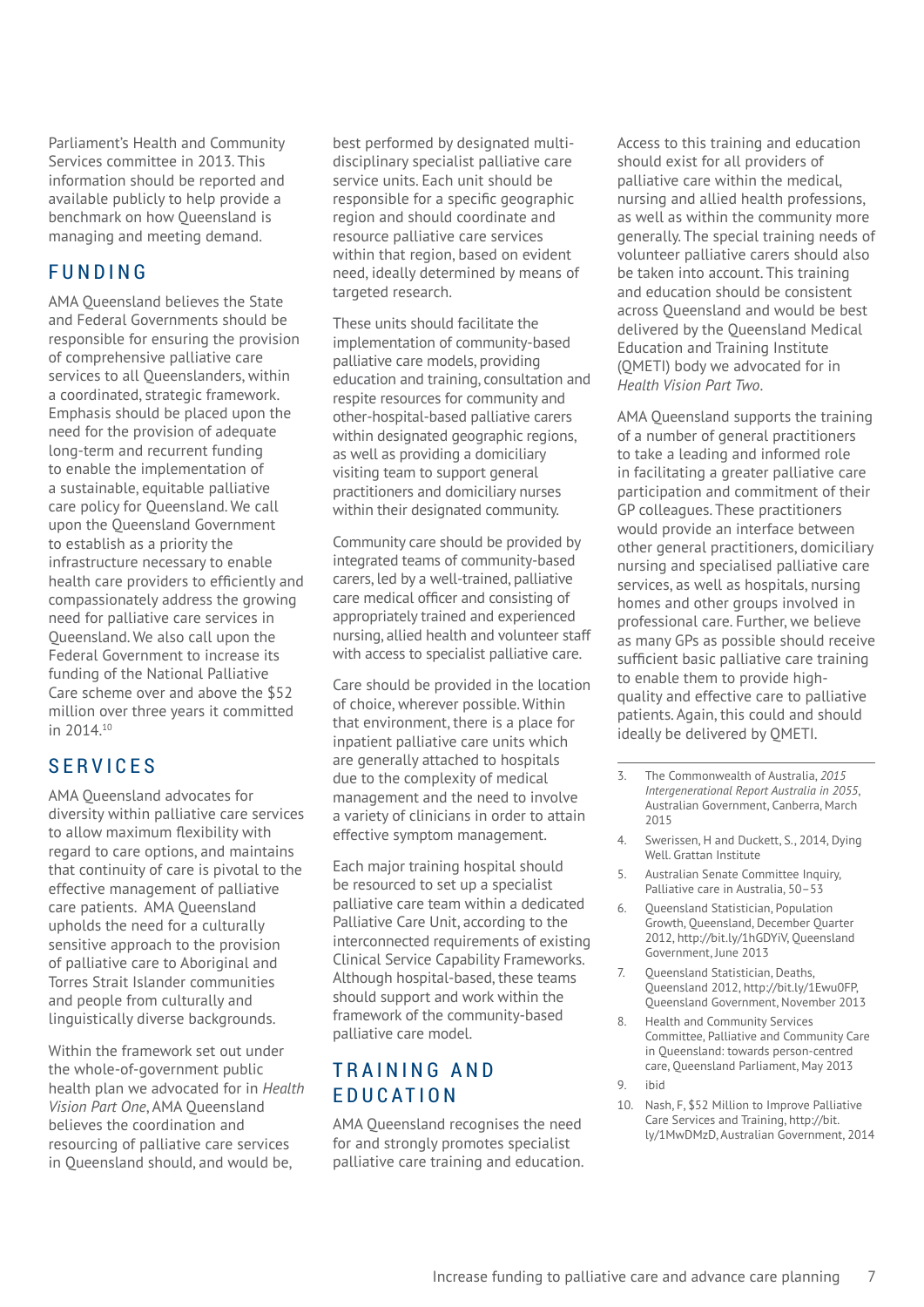

## **Medical Workforce and Training**

AMA Queensland and its members know that a healthy, well planned and engaged medical workforce is fundamental to the success of Queensland's health system. Without these three elements being appropriately addressed the health system will not be able to deliver the care that Queenslanders expect or deserve. We congratulate the Queensland Government for the significant strides it has made in this area since its election, however there is always room for more to be done. In particular, AMA Queensland believes that the health of our medical workforce is a continuing cause for concern. To this end, we offer the following proposals for a strategic injection of funds.

## **HEALTHY**

In 2015 AMA Queensland piloted our 'Resilience on the Run' program with a cohort of interns at Rockhampton Base Hospital. The program was developed following an alarming *beyondblue* report into the mental health and wellbeing of junior doctors that found they suffered from alarmingly high rates of anxiety and burnout. Resilience on the Run was designed in direct response, to provide early career doctors with the resilience and coping skills needed to survive and thrive in the field of medicine.

*Resilience on the Run*, delivered by resilience expert Dr Ira van der Steenstraten, focused on skills such as resilience and mindfulness, managing interpersonal relationships, navigating difficult scenarios on the job and practical

steps for asking for help. Since the successful pilot, AMA Queensland has had interest in the program from Medical Education Units from around Queensland and interstate. Resilience on the Run has been rolled out in 2016 by Metro South to the Princess Alexandria Hospital, Logan, Redlands and also at Rockhampton Hospital this year, delivering the program to 170 doctors in training. However, these hospitals have indicated funding is not guaranteed for 2017 as professional development budgets are tight.

This makes it all the more important that we continue to provide this valuable training to our junior doctors. AMA Queensland calls on the Queensland Government to commit \$400,000, provided to AMA Queensland, to fund the Resilience on the Run program across all hospitals that accept interns through the state ballot process. This should be seen as an investment in both the individuals, to reduce the risk of anxiety, and to the broader system in ensuring that talented young doctors are not immediately burnt out. Queensland patients would be the ultimate beneficiaries through healthier treating physicians.

## WELL PLANNED

AMA Queensland congratulates the Queensland Government on listening to the profession and establishing a highlevel working group dedicated to examining prevocational medical training in Queensland. We would like to see this working group build on the principles outlined in the *AMA Queensland Health Vision*, namely the establishment of a dedicated medical workforce organisation, the Queensland Medical Education and Training Institute (QMETI), which works across hospital and health services to develop the Queensland's medical workforce. AMA Queensland began advocating for the establishment of QMETI to ensure that all early career doctors, no matter where they are in Queensland, receive the education and training necessary to effectively serve their patients.

QMETI would improve the medical workforce in Queensland through developing linkages between pre-existing resources, such as the excellent medical education units across the state, and developing services where gaps may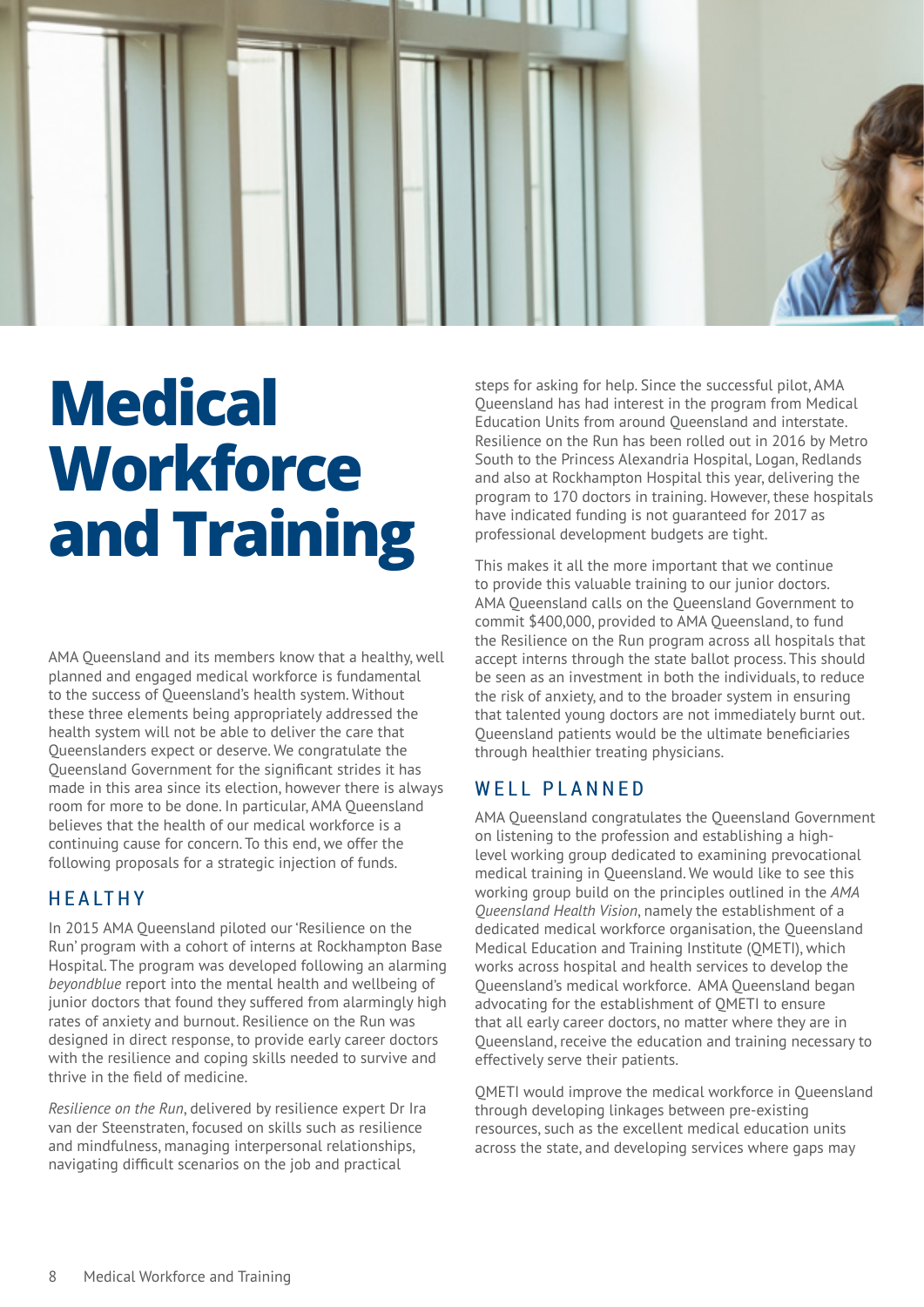

exist. It would also work closely with the Office of the Chief Medical Officer in workforce planning and development, to ensure that there is a cohesive strategy for every medical officer in Queensland to practice as effectively as possible.

The benefits of such an organisation are manifold. Firstly, it would ensure that the best and brightest are attracted to Queensland by the high quality training and opportunities provided. Secondly, it would ensure that all doctors have a clear path to develop their skills, so as to provide the highest quality health service to Queenslanders. Finally, Queensland patients would benefit from having a highly motivated, well trained, and focused workforce available to treat them, no matter where they live.

#### ENGAGED

AMA Queensland is extremely supportive of programs that develop the leadership capabilities and competencies of medical practitioners. These programs should comprise of a combination of structured, academic learning, coaching, mentorship and evaluation. We commend the work of the Healthcare Leadership Unit within Queensland Health for establishing these programs. However, we believe they must be expanded, with funding to match, to ensure that all Queensland clinicians can access the programs.

AMA Queensland believes that by making a prudent investment in these areas the public can enjoy the dividends for years to come through a healthier, better planned, and more engaged medical workforce providing a higher standard of care to Queenslanders.

### SAFE

In October, AMA Queensland launched a discussion paper which examined ways in which the challenges which face maternity services across Queensland can be improved. AMA Queensland developed this paper in direct response to the Central Queensland Hospital and Health Service report into Maternity Services at Rockhampton Base Hospital (RBH).

This report identified numerous issues common to many regional hospitals including midwife training, significant cultural issues and a poor recognition of deteriorating patients with slow escalation to the obstetrician. It also clearly indicated that there needed to be greater input into women's care and coordination of multi-disciplinary team efforts by an obstetrician.

AMA Queensland believes the results of the Rockhampton Hospital Maternity Service review findings are reflective of long-standing practice challenges faced by maternity services across Queensland. There has been a slow transition to midwifery-led practice in recent years with a subsequent reduction in involvement by the obstetrician in public hospitals.

Obstetricians are increasingly being called in only when a labour problem becomes serious or life-threatening. This is despite significant evidence that mother and baby benefit from specialist care throughout the entire pregnancy, so that possible complications can be identified and mitigated at an early stage.

AMA Queensland's discussion paper, which was supported by the National Association of Specialist Obstetricians and Gynaecologists (NASOG), proposed a model of care that recommends obstetricians:

- Review all new patients at their first antenatal visit at a ٠ public maternity service, prior to midwifery consult;
- Review all patients on admission to labour suite for risk analysis and documentation;
- ь Review and examine all labouring patients every four hours.

In addition, it recommends better communication and involvement with the patient's regular general practitioner.

AMA Queensland believes it is vital that Queensland's expectant parents have confidence in the public hospital system's ability to safely deliver their newborn child into the world. It is our hope that our discussion paper helps to begin conversations between the Government, ourselves and other stakeholders, so that we can ensure that confidence is well placed and well earned.